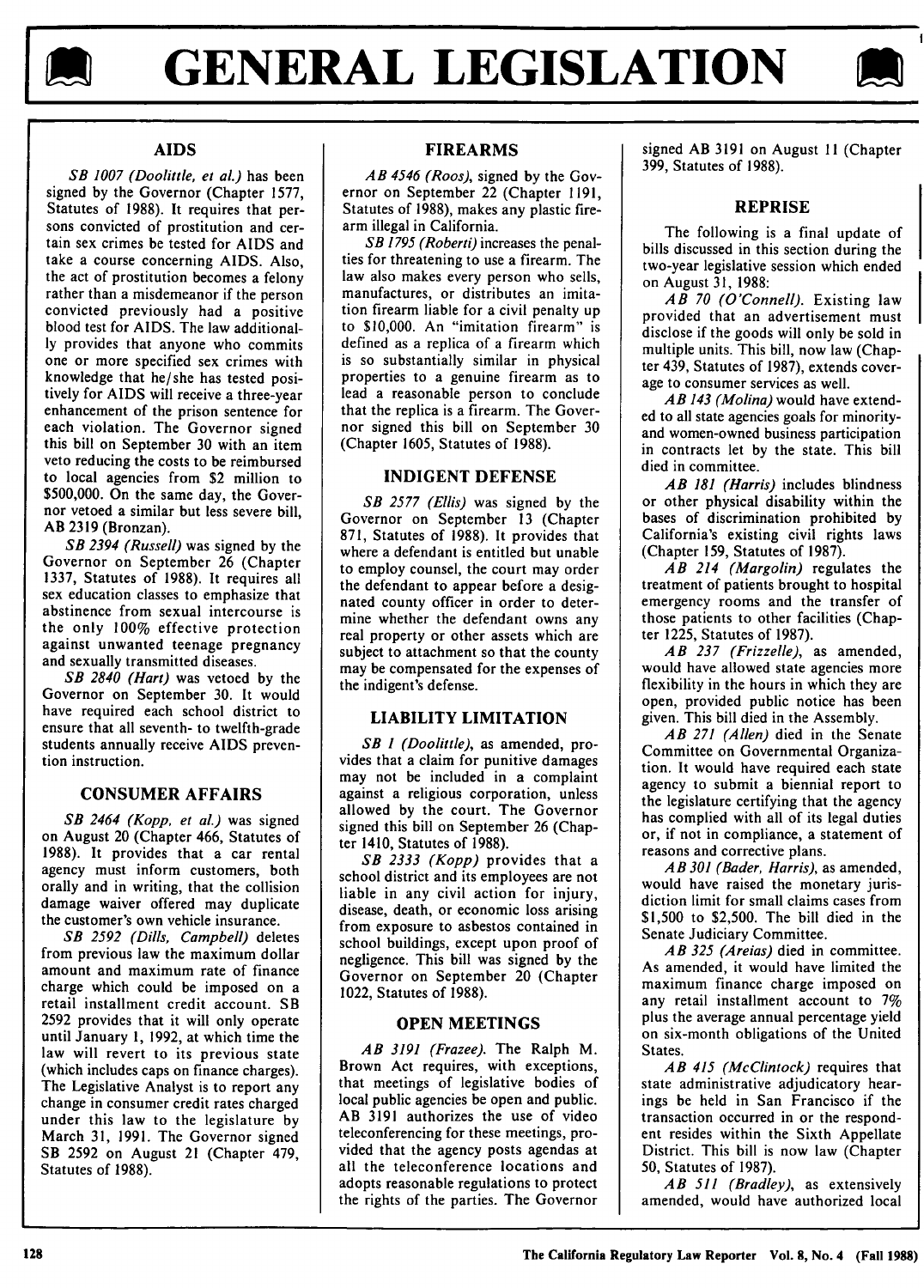# **GENERAL LEGISLATION**



boards of supervisors, with the aid of local health officers, to designate agencies to enforce the Safe Drinking Water and Toxic Enforcement Act of 1986 (Proposition 65). This bill died in committee.

*A B 517 (Bradley)* died in committee. It would have required public hearings for every chemical proposed for inclusion in the Governor's list of toxics required by Proposition 65.

*A B 938 (Wright)* would have rewritten the existing statutes regulating contracts for athletic club services. The bill died in the Senate Business and Professions Committee.

*AB 1100 (Elder),* the Local Toxics Enforcement and Training Act of 1989, was vetoed by the Governor on September 30. The bill would have initiated a training program for local officials in the enforcement of hazardous materials laws.

*AB 1177 (Floyd, Katz),* which would have removed the secretaries of certain state agencies and transferred their responsibilities to departments within the agencies, died in conference committee.

*AB 1204 (Chacon),* which would have allowed a voter to register at the polling place on election day, died in the Senate Elections Committee.

*AB 1321 (Harvey, Johnson)* would have required all paid political advertisements to be identified as such; existing law requires this disclaimer only in newspaper advertisements. AB 1321 died in committee.

*AB 1331 (Speier, et al.)* died in the Senate Appropriations Committee. It would have set forth qualification procedures for proponents of referendum and initiative petitions.

*A B 1405 (Frazee)* is now law (Chapter 173, Statutes of 1988). This law provides that a seller through the mail may omit a description of how substituted goods or services differ from those ordered, if specified requirements are met.

*AB 1605 (Kelley),* which would have created the Office of Protocol in the Governor's office, died in the Assembly.

*A B 1692 (Chacon)* was vetoed by the Governor. Originally, the bill concerned distribution of voter registration cards. It was amended to also include a notice provision on ballot pamphlets that employers have a duty to allow employees up to two working hours to vote. A second addition to the bill would have required the Secretary of State to encourage retail grocers to print voter registration messages on grocery bags.

*AB 1740 (Roos),* which, as amended,

would have required the state Department of Education to present a report on the level of multilingual services provided by state agencies, died in committee.

*A B 1767 (Nolan, Hughes),* as amended and signed by the Governor (Chapter 503, Statutes of 1988), requires the Governor's public records to be transferred to the State Archives when that Governor is authorized to restrict public access. The law additionally allows any Governor who held office between 1974 and 1988 to transfer his records to any California educational or research institution.

*AB 2030 (Seastrand),* which would have modified and expanded the definition of "investment adviser," died in the Senate inactive file.

*AB 2075 (Floyd, et al.)* died in committee. As amended, the bill would have required all state-owned facilities to be made available free of charge for use as polling places.

*AB 2139 (Filante),* as amended, was signed by the Governor on September 12 (Chapter 808, Statutes of 1988). The new law regulates tanning facilities.

*AB 2186 (Longshore),* which would have required specified identification in order to vote, died in committee.

*AB 2365 (Connelly)* died in committee. It would have prohibited ex parte communication during a meeting of a state body which is closed to deliberate a decision based upon evidence from an adjudicatory proceeding.

*A B 2492 (Klehs, Condit),* as extensively amended, would have required the Department of Health Services to implement regulations mandating an annual minimum of fifteen hours of continuing education for clinical laboratory technologists. AB 2492 died in the Senate Appropriations Committee.

*AB 2539 (Bates),* which would have specified that the right of free speech may not be denied in shopping center common areas, died in committee.

*AB 2603 (Hauser)* died in the Assembly inactive file. It would have created an Office of Dispute Settlement Assistance within the Commission for Economic Development.

*AB 2624 (Peace),* as introduced, concerned public disclosure of concealed firearms licenses. As amended, it would have required local agencies to make a recording of each closed session. The recording would have been considered a public record, but kept confidential for a one-year period, after which the legislative body (by a four-fifths vote) could extend the confidentiality period. AB

2624 died in committee.

*AB 2714 (Jones),* which would have relaxed the warning requirements of Proposition 65, died in the Assembly inactive file.

*AB 2718 (Hansen),* as amended, would have prohibited retention of a majority of net proceeds from a charitable solicitation by a paid fundraiser. This bill died in the Senate.

*AB 2791 (Chacon)* was signed by the Governor on September 16 (Chapter 923, Statutes of 1988). Under the Political Reform Act of 1974, specified code reviewing bodies must direct agencies to promulgate conflict of interest codes. AB 2791 enables the Fair Political Practices Commission to require such a code from a noncomplying agency if the code reviewing body does not exercise its authority. The Commission may itself also adopt a conflict of interest code for an agency.

*A B 2815 (Johnson, Katz)* would have moved the California presidential primary to February. The bill died in the Senate Elections Committee.

*A B 3006 (Connelly),* as amended, was signed by the Governor on September 29 (Chapter 1523, Statutes of 1988). This law provides consumer protection concerning car rentals. The law prohibits the sale of optional insurance; restricts the rental company's use of renters' credit cards; regulates rate advertisements to require inclusion of all mandatory fees and surcharges; specifies that any agreement to limit or enlarge the renter's liability is void; limits the amount a company may charge for a damage waiver; and provides for disclosure of certain information regarding the renter's actual legal liability.

*AB 3337 (Calderon),* which died in the Assembly Committee on Government Efficiency and Consumer Protection, would have required financial institutions to provide handicap access to automated teller machines.

*A B 3756 (Stirling)* authorizes a court to award attorney fees and costs to a prevailing plaintiff in an action under the Consumer Legal Remedies Act. The Governor signed AB 3756 on September 26 (Chapter 1343, Statutes of 1988).

*AB 3977 (Polanco).* As introduced by Assemblymember Chacon, this bill proposed a 1% limit on fees charged for cashing certain types of checks and a 1.5% limit on other types. As amended, the bill would have deleted the exemption for incorporated telegraph companies from the licensure requirements to transmit money to foreign countries. AB 3977 died in the Assembly.